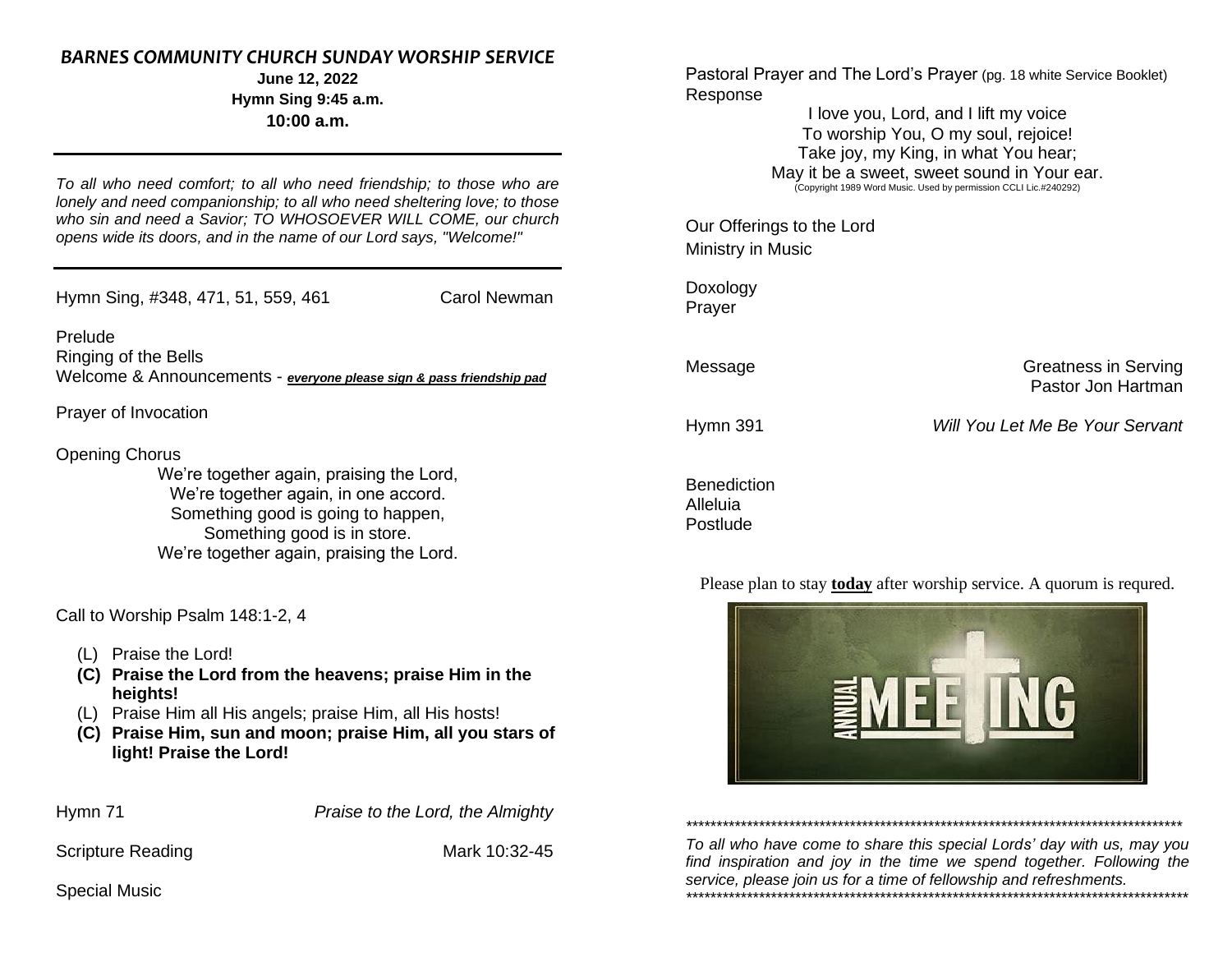#### **PURPOSE**

**The purpose of the Barnes Community Church is to glorify God, to provide a place and means of worship and service, and to advance the Kingdom of Jesus Christ.**

**\_\_\_\_\_\_\_\_\_\_\_\_\_**

We welcome young children to our services. There is a room available should your child become uncomfortable during the service. Activity bags are also available for children in the Narthex.

For your comfort and convenience, **sound receivers** and **back cushions** are available. Please ask the ushers.

Pianist: Janis Macomber Head Usher: Justine Roberts Ushers: Dana Hodowanic, Greg Blakeborough Sound Operator: Chris Lane Fellowship Server(s): Jean Aukee, Jean Mather, Doreen Smith

 **PRAYER CHAIN**: 715-795-2195 (Church)

**BARNES COMMUNITY CHURCH Rev. Jon Hartman, Pastor** 3200 County Hwy N, Barnes, WI 54873 **tel. 715-795-2195 WORSHIP SERVICE 10:00 A.M.** Pastor's church e-mail: bcc4@cheqnet.net Secretary's e-mail**:** [bcc1@cheqnet.net](mailto:bcc1@cheqnet.net) Pastor's residence: 715-795-3002 Web Site[: www.BarnesCommunityChurch.](http://www.barnescommunitychurch/)com

> *Pastor Jon Hartman* **Barnes Community Church 3200 County Road N Barnes, WI 54873**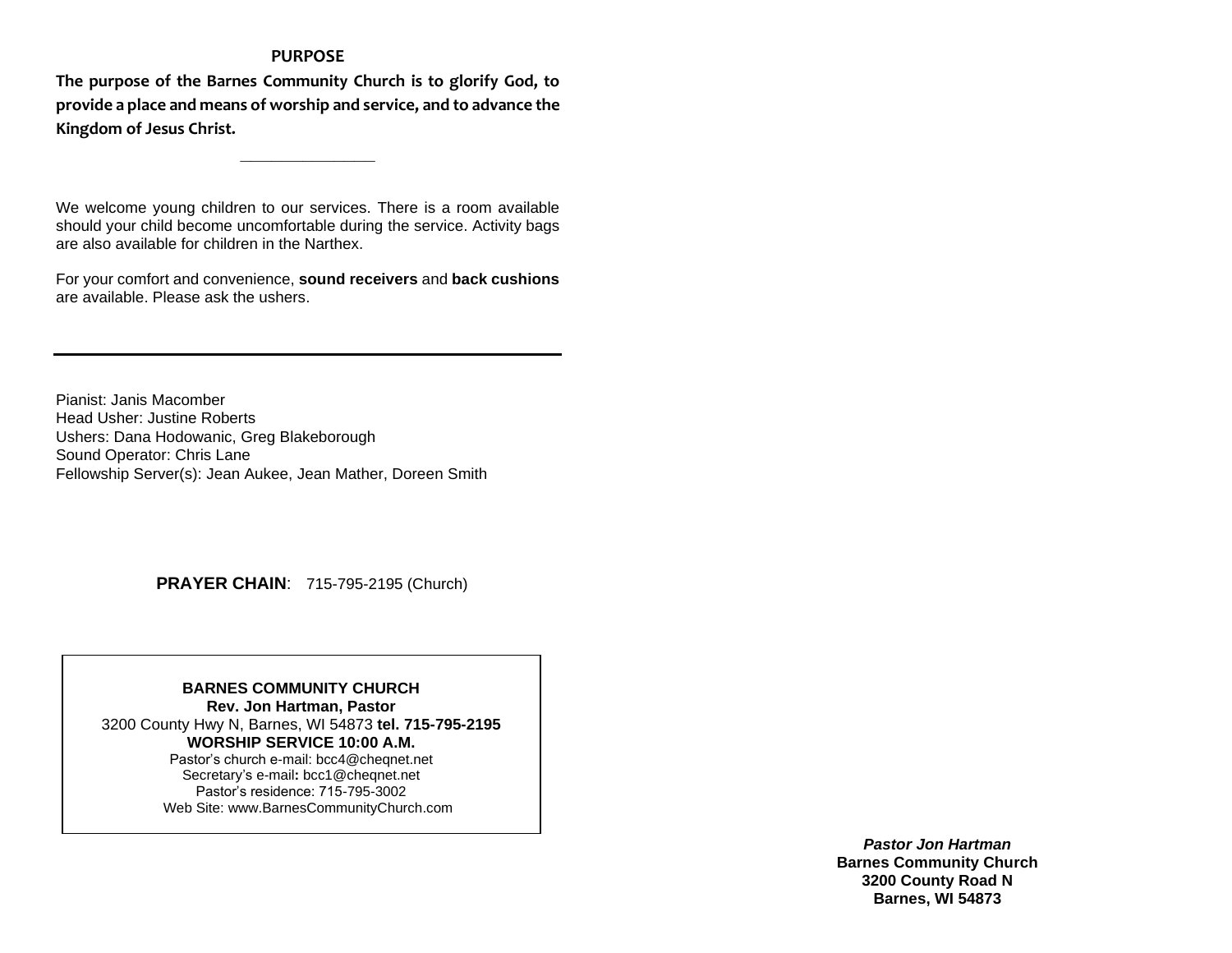

# **Tuesday Bible Study**

Please join us each Tuesday at 10:00 a.m. for Bible Study. Our current study is a video series on prayer.



### **FAMILIES TO PRAY FOR**

| Sun.   | Dale & Jean Aukee     |
|--------|-----------------------|
| Mon.   | Rev. Henry Aukee      |
| Tues.  | Jean Autio            |
| Wed.   | David & Connie Balcom |
| Thurs. | Laurie Balousek       |
| Fri.   | Fred & Jeanne Barnes  |
| Sat.   | Ted & Marge Basacker  |
| Sun.   | Jean Bennette         |
|        |                       |

(B) Birthdays this week.

#### **CURRENT PRAYER NEEDS:**

Ron Clark, Bud Heerema, Irene Lundberg, Josh Peterson, Ken Senske, Mark Tasler

#### **MILITARY SERVICE MEMBERS AND THEIR FAMILIES:**

Aaron Cordell, Dennis Good, Grace Lane, Nick Lane, Raymond Ritter, Ryan Wiltgen, Jake Wilder, Katie Zimmermann



*Pray for our Missionaries:* Dave & Carol Butler, Larry & Laura Hoffert, Arley & Janice Loewen, Carolyn Pinke

*Local Mission:* Northwoods New Life Resource Center



**TODAY** – Please plan to stay after the worship service. A quorum is required.